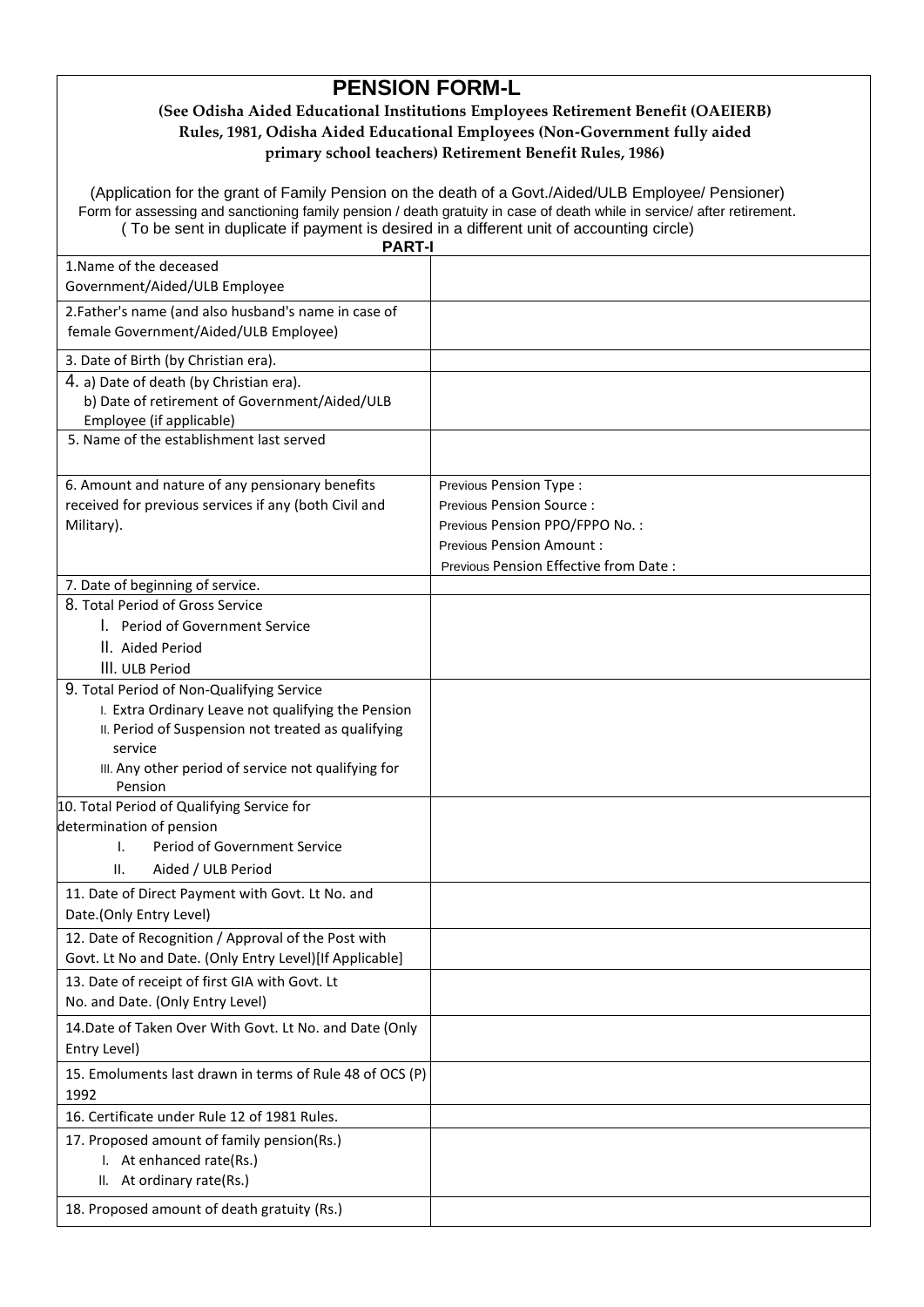| 19. Outstanding Government dues for recovery from<br>death gratuity.(If applicable)<br>I. Motor Car Advance<br>II. Special House Building Advance |  |
|---------------------------------------------------------------------------------------------------------------------------------------------------|--|
| 20. Amount to be withheld from gratuity                                                                                                           |  |
| Pending assessment of any other Government dues                                                                                                   |  |
| 21. Amount of provisional Pensionary benefits                                                                                                     |  |
| sanctioned.(if any)                                                                                                                               |  |
| (i) Amount of family pension                                                                                                                      |  |
| (ii) Amount of Death Gratuity                                                                                                                     |  |
| (iii) Amount of outstanding government dues to be                                                                                                 |  |
| recovered from provisional gratuity.                                                                                                              |  |

| 22. Person / Guardian to whom family pension is        | Name             |
|--------------------------------------------------------|------------------|
| payable.                                               | Relationship     |
|                                                        | <b>DOB</b>       |
|                                                        | <b>Address</b>   |
|                                                        | Share Guardian   |
| 23. Persons to whom death gratuity is payable when     | Name             |
| valid nomination exists/does not subsists              | Relationship     |
|                                                        | <b>DOB</b>       |
|                                                        | Address          |
|                                                        | Share            |
| 24. Name of the Treasury/special treasury/sub-treasury |                  |
| where payment is to be made                            |                  |
|                                                        |                  |
| 25. Name of the Bank/Branch:                           | Name of the Bank |
|                                                        | <b>Branch</b>    |
|                                                        | A/c No. :        |
|                                                        | IFSC Code:       |
|                                                        | MICR Code:       |
| 26. Head of account to which family pension/death      |                  |
| gratuity is debitable.                                 |                  |

Signature with designation of the Head of Office